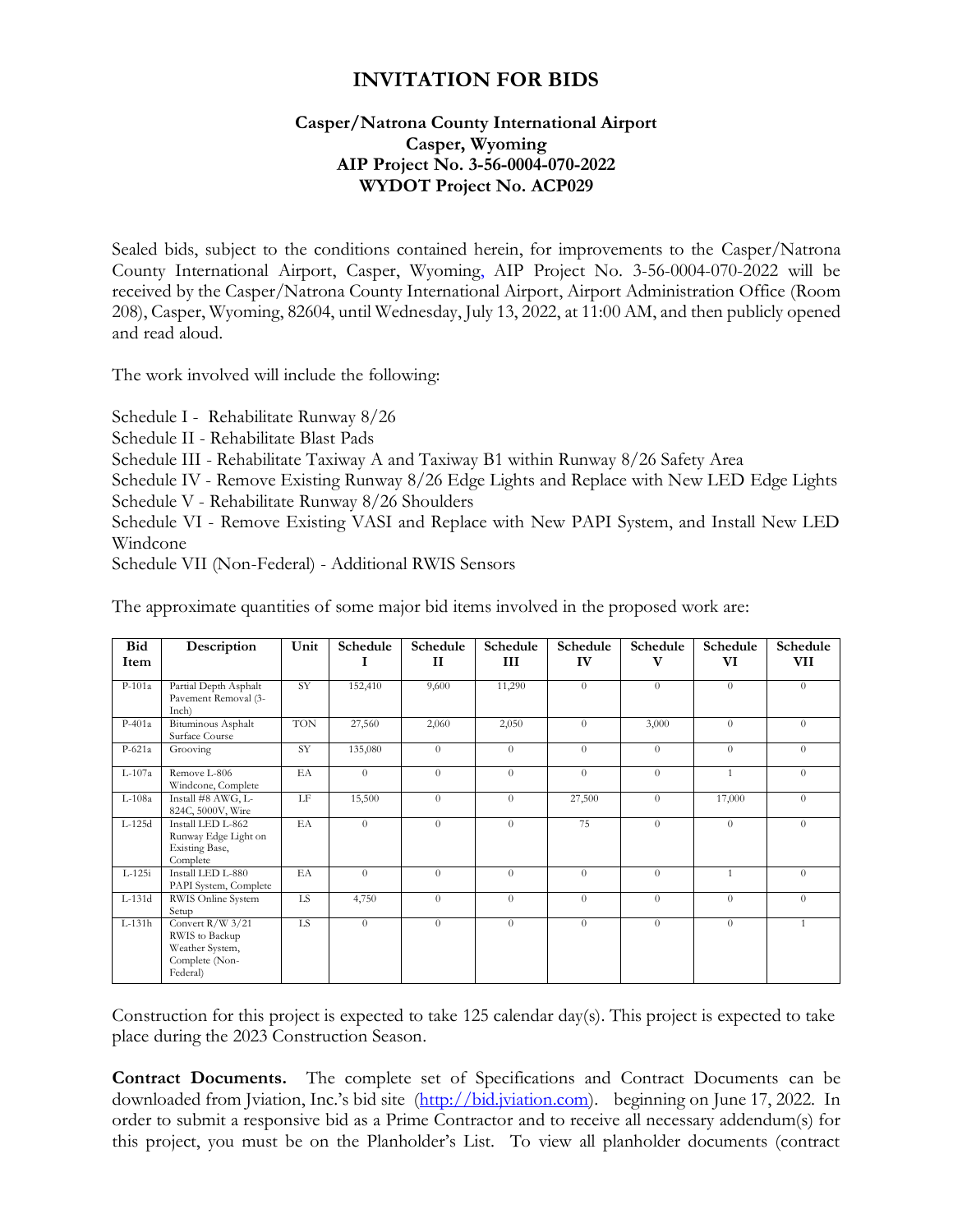documents, plans and addendums) you must fill out the online form located at [\(https://jviation.com/bid-request/\)](https://jviation.com/bid-request/). By filling out and submitting this form, you agree to be publicly listed on the bid site with your contact information as a planholder for all projects requested. **It is the planholder's responsibility to review the site for addendums and changes before submitting their proposal. This includes review for environmental changes. Environmental changes during construction could take up to four weeks for approval.** For additional information, please contact us via email at  $bid.info@woodpert.com$ .

\*Note that contractors will NOT be automatically added to new projects. You will need to re-submit the online form for access to new projects. Once granted access, additional projects will use your same login credentials. **Note:** Plan ahead when submitting the online request form and allow up to 2 business days for approval and access to projects.

**Pre-Bid Conference.** The pre-bid conference for this project will be held on June 30, 2022 at 10:30 AM, in the Terminal Building Conference Room at the Casper/Natrona County International Airport, 8500 Airport Parkway, Casper, WY 82604. All bidders are required to examine the site to become familiar with all site conditions prior to submitting their bid.

**Bid Conditions.** The bidder is required to provide all information as required within the Contract Documents. The bidder is required to bid on all items of every schedule or as otherwise detailed in the Instructions to Bidders.

Bids may be held by Casper/Natrona County International Airport Board of Trustees for a period not to exceed 330 calendar days from the date of the bid opening for the purpose of evaluating bids prior to award of contract.

The right is reserved, as Casper/Natrona County International Airport Board of Trustees may require, to reject any and all bids and to waive any informality in the bids received.

All questions regarding the bid are to be directed to Mark J. Lovato, P.E. with Jviation, Inc., 720 South Colorado Blvd., Suite 1200-S, Glendale, Colorado, 80246, (303) 524-3030, Fax: (303) 524-3031, or email mark.lovato@jviation.com.

**Bid Bond.** Guarantee will be required with each bid as a certified check on a solvent bank or a Bid Bond in the amount of five (5) % of the total amount of the bid, made payable to the Casper/Natrona County International Airport Board of Trustees.

**Performance & Payment Bond**. The successful bidder will be required to furnish separate performance and payment bonds each in an amount equal to 100% of the contract price.

**Airport and Airway Improvement Act of 1982 as Amended**. In accordance with the Davis-Bacon Act, as amended, the Contractor will be required to comply with the wage and labor requirements and to pay minimum wages in accordance with the schedule of wage rates established by the United States Department of Labor.

**Equal Employment Opportunity and Affirmative Action Requirement.** The proposed contract is under and subject to 41 CFR Part 60-4 and Executive Order 11246 of September 24, 1965, as amended, and to the equal opportunity clause and the Standard Federal Equal Employment Opportunity Construction Contract specifications including the goals and timetables for minority and female participation.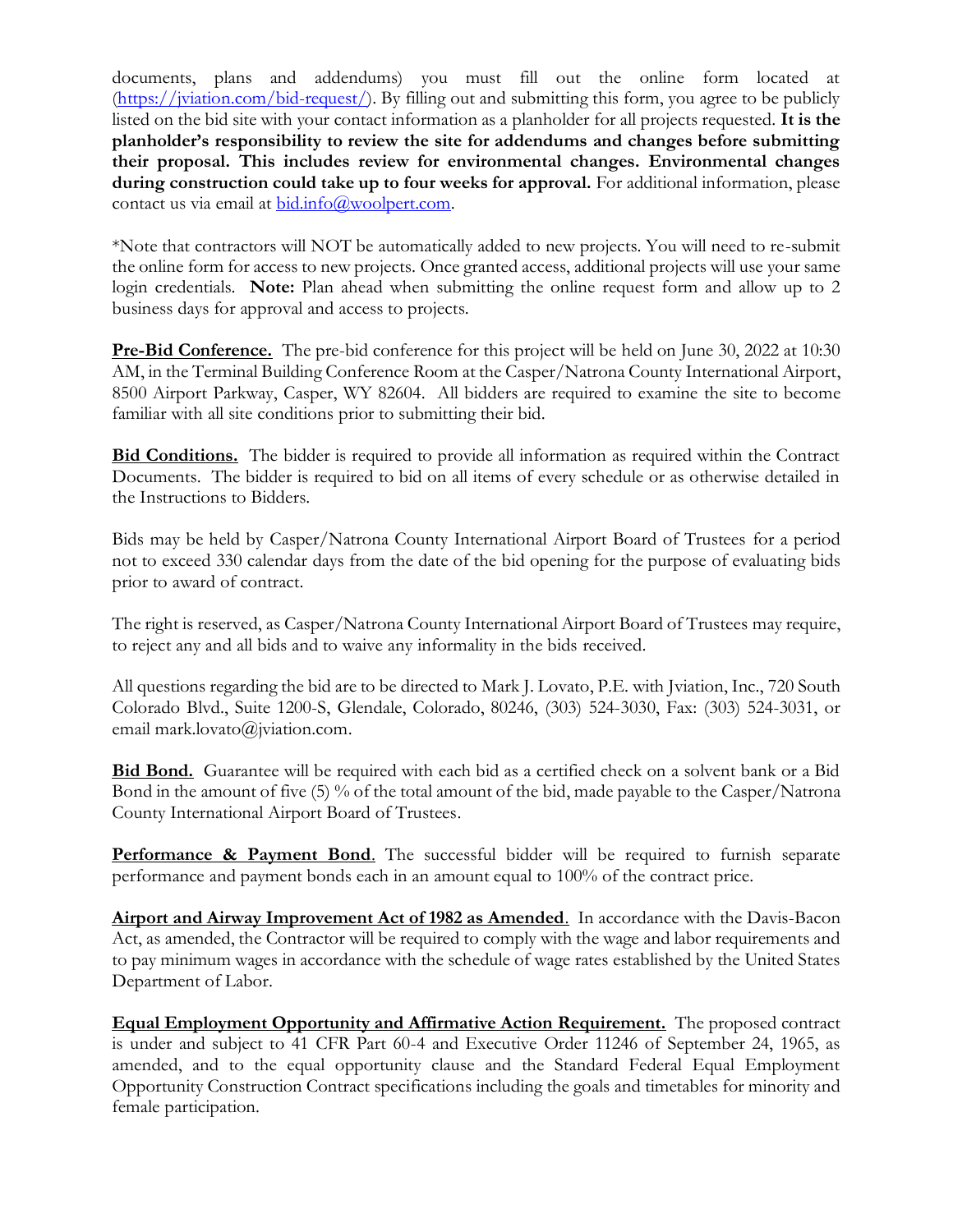**Title VI Solicitation Notice:** The Casper/Natrona County International Airport Board of Trustees, in accordance with the provisions of Title VI of the Civil Rights Act of 1964 (78 Stat. 252, 42 USC  $\%$ 2000d to 2000d-4) and the Regulations, hereby notifies all bidders or offerors that it will affirmatively ensure that any contract entered into pursuant to this advertisement, disadvantaged business enterprises will be afforded full and fair opportunity to submit bids in response to this invitation and will not be discriminated against on the grounds of race, color, or national origin in consideration for an award.

## **DBE Requirement.**

## **Information submitted as a matter of bidder responsibility:**

The Owner's award of this contract is conditioned upon Bidder or Offeror satisfying the good faith effort requirements of 49 CFR §26.53.

The successful Bidder or Offeror must provide written confirmation of participation from each of the DBE firms the Bidder or Offeror lists in its commitment within five days after bid opening.

- 1) The names and addresses of Disadvantaged Business Enterprise (DBE) firms that will participate in the contract;
- 2) A description of the work that each DBE firm will perform;
- 3) The dollar amount of the participation of each DBE firm listed under (1)
- 4) Written statement from Bidder or Offeror that attests their commitment to use the DBE firm(s) listed under (1) to meet the Owner's project goal; and
- 5) If Bidder or Offeror cannot meet the advertised project DBE goal, evidence of good faith efforts undertaken by the Bidder or Offeror as described in appendix A to 49 CFR part 26.

The bidder shall make good faith efforts, as defined in Appendix A of 49 CFR Part 26, Regulations of the Office of the Secretary of Transportation, to subcontract 1.87 % of the dollar value of the prime contract to small business concerns owned and controlled by socially and economically disadvantaged individuals (DBE). In the event that the bidder for this solicitation qualifies as a DBE, the contract goal shall be deemed to have been met. Individuals who are rebuttably presumed to be socially and economically disadvantaged include, women, Black Americans, Hispanic Americans, Native Americans, Asian-Pacific Americans, and Asian-Indian Americans. The apparent successful bidder will be required to submit information concerning the DBE's that will participate in this contract. The information will include the name and address of each DBE, a description of the work to be performed by each named firm, and the dollar value of the contract. If the bidder fails to achieve the contract goal stated herein, it will be required to provide documentation demonstrating that it made good faith efforts in attempting to do so. A bid that fails to meet these requirements will be considered non-responsive. Those firms currently certified as DBE's by the Wyoming Department of Transportation are eligible to participate as DBE's on this contract. A list of these firms can be obtained from the State, the consulting engineer, or the Sponsor.

## **Buy American Preference**

The Contractor agrees to comply with 49 USC  $\S$  50101, which provides that Federal funds may not be obligated unless all steel and manufactured goods used in AIP funded projects are produced in the United States, unless the Federal Aviation Administration has issued a waiver for the product; the